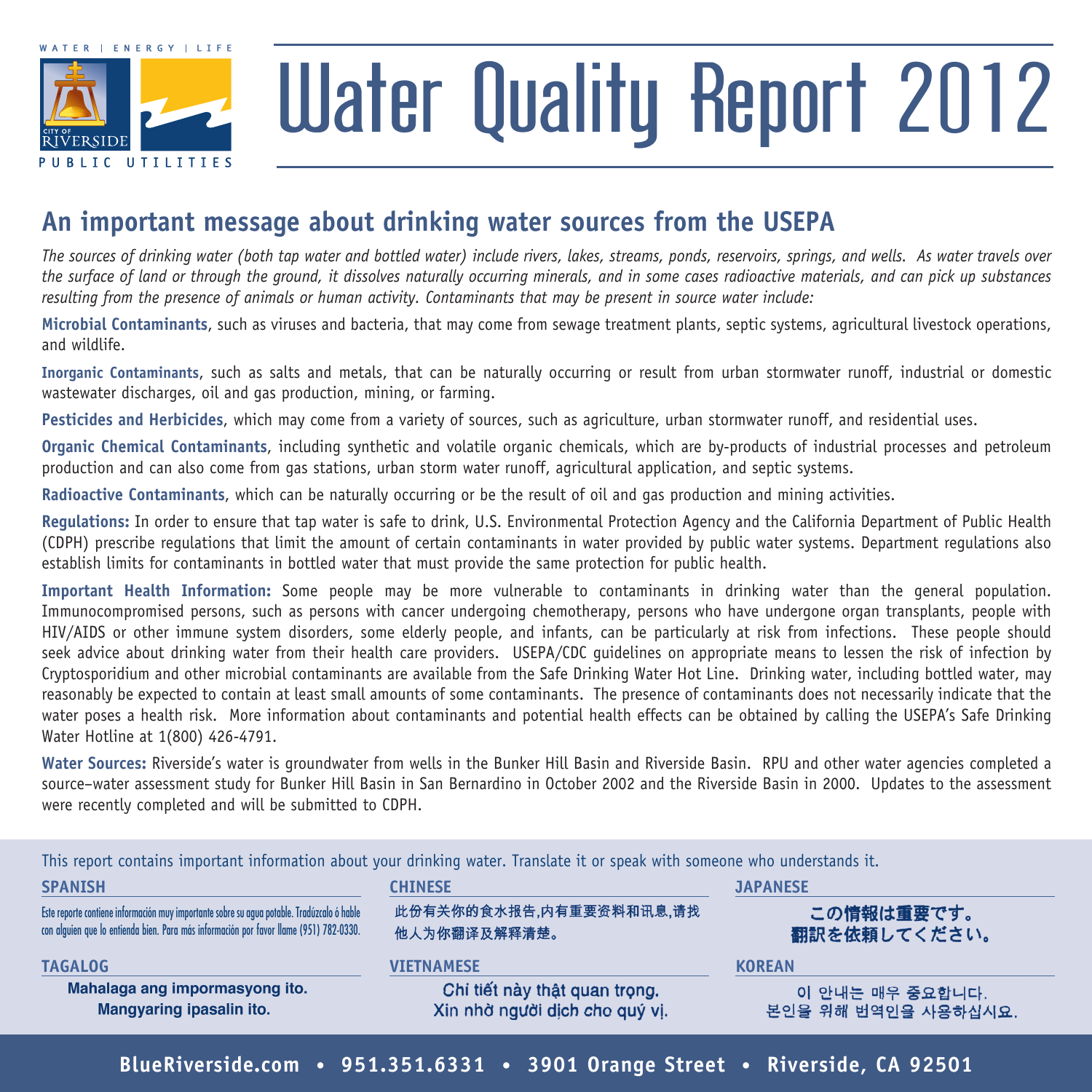## **SECONDARY STANDARDS** AESTHETIC STANDARDS

|                                                          | <b>STATE</b><br><b>MCL</b> | <b>AVERAGE</b>        | <u>RIVERSIDE PUBLIC UTILITIES</u><br><b>RANGE</b> | <b>SOURCES IN</b><br><b>DRINKING WATER</b>                                                                                                           |
|----------------------------------------------------------|----------------------------|-----------------------|---------------------------------------------------|------------------------------------------------------------------------------------------------------------------------------------------------------|
| Odor Threshold                                           | 3                          | $\leq$ 1              | $1 - 2$                                           | Naturally present<br>in environment                                                                                                                  |
| Chloride                                                 | 500 ppm                    | 30 ppm                | 27 - 32 ppm                                       | Naturally present<br>in environment                                                                                                                  |
| Sulfate                                                  | 500 ppm                    | 67 ppm                | 54 - 74 ppm                                       | Naturally present<br>in environment                                                                                                                  |
| <b>Total Dissolved</b><br>Solids "TDS"                   | 1,000 ppm                  | 377 ppm               | 290 - 440 ppm                                     | Naturally present<br>in environment                                                                                                                  |
| Specific<br>Conductance                                  | 1,600 µmho                 | 574                   | $520 - 610$                                       | Substances form<br>ions in water                                                                                                                     |
| Corrosivity                                              | Noncorrosive               | 0.3                   | $0.1 - 0.5$                                       | Natural or industrially<br>influenced balance of<br>hydrogen, carbon,<br>and oxygen in the<br>water; affected<br>by temperature and<br>other factors |
| pH Units                                                 | NS                         | 7.8 units             | $7.2 - 8.4$ units                                 | Naturally present<br>in environment                                                                                                                  |
| <b>Hardness</b>                                          | N.S                        | $202$ ppm             | 180 - 220 ppm                                     | Naturally present<br>in environment                                                                                                                  |
| (CaCO <sub>3</sub> )<br>Alkalinity<br> CaCO <sub>3</sub> | NS                         | $(12$ gpg)<br>154 ppm | 140 - 170 ppm                                     | Naturally present<br>in environment                                                                                                                  |
| Sodium                                                   | NS                         | 41 ppm                | 39 - 43 ppm                                       | Naturally present<br>in environment                                                                                                                  |
| Calcium                                                  | NS                         | 65 ppm                | 60 - 70 ppm                                       | Naturally present<br>in environment                                                                                                                  |
| Potassium                                                | NS                         | 3 ppm                 | $3 - 3.3$ ppm                                     | Naturally present<br>in environment                                                                                                                  |
| Magnesium                                                | NS                         | 10 ppm                | 9 - 11 ppm                                        | Naturally present<br>in environment                                                                                                                  |
| Turbidity                                                | <b>5.0 NTU</b>             | $0.1$ NTU             | $< 0.1 - 0.6$ NTU                                 | Naturally present<br>in environment                                                                                                                  |

#### **Monitoring Report 2012**

Riverside Public Utilities tests for more than 200 possible contaminants in our water system. This report provides data from sampling conducted in calendar year 2012. Only those contaminants detected in our water system are listed here. For a listing of additional chemical tests, please contact Water Quality Manager Adam Ly at (951) 351-6331.

#### **Water Resources**

RPU met all of its water supply needs in 2012 by utilizing groundwater sources located in the San Bernardino Bunker Hill Basin and the Riverside Basin. RPU treats some of its wells and all water sources are blended at a central location before entering into distribution. All data provided are from samples collected in the distribution system or at the entry point to the system.

#### **Water Compliance & Monitoring Program**

In 2012, we collected more than 17,600 water samples to test for a variety of potential contaminants. Samples were collected at water sources, along transmission pipelines, throughout the distribution system, including reservoirs and booster stations, and treatment plants to ensure water quality from its source to your meter.

The Utility uses state certified independent laboratories to perform water tests. This ensures that an independent set of experts test your water from the source to your meter. Last year, we spent more than \$600,000 on compliance laboratory costs.

#### **Riverside Public Utilities 2012 Water Sampling Data**

- 5,762 Samples collected to test for bacteria.
- 6,856 Samples collected for source and system compliance and monitoring.
- 5,033 Samples collected for treatment plant compliance and monitoring.
- 17,651 Total samples collected.

**We are pleased to report that our water met or surpassed all state and federal drinking water quality standards in 2012. We welcome you to attend our Board of Public Utilities meetings at 3901 Orange Street, in Riverside, held at 8:30 a.m. on the first and third Fridays of each month. You can also visit our website at BlueRiverside.com for more information.**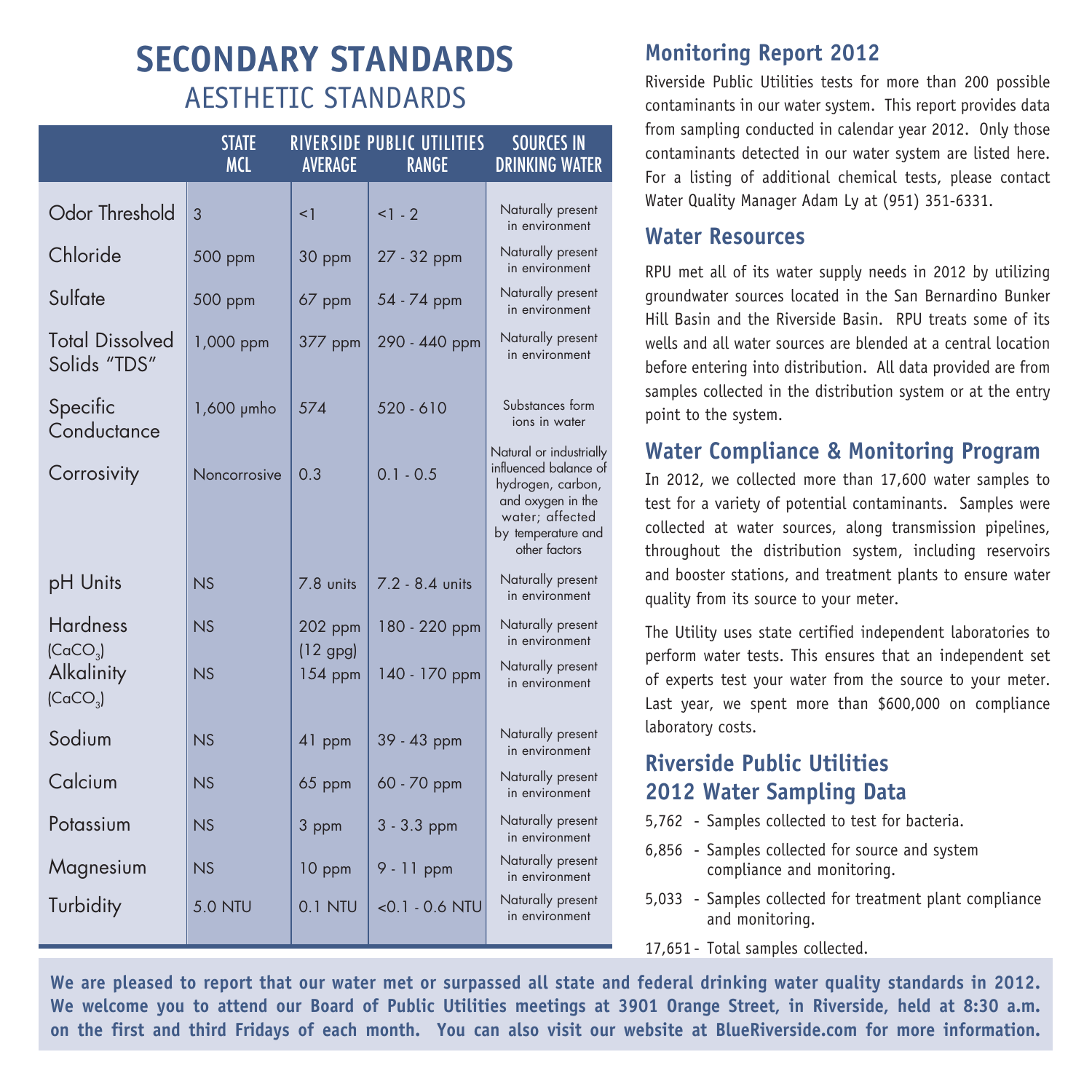## **RIVERSIDE PUBLIC UTILITIES 2012 WATER QUALITY REPORT** PRIMARY STANDARDS: MANDATORY HEALTH-RELATED STANDARDS

| <b>CONTAMINANT</b>                                               | <b>STATE MCL</b>                    | <b>STATE PHG</b>            | <b>AVERAGE</b>        | <b>RIVERSIDE PUBLIC UTILITIES</b><br><b>RANGE</b> | <b>SOURCES IN DRINKING WATER</b>                         |
|------------------------------------------------------------------|-------------------------------------|-----------------------------|-----------------------|---------------------------------------------------|----------------------------------------------------------|
| <b>CLARITY</b><br>Turbidity                                      | TT                                  | NS                          | 0.56 NTU<br>(Highest) | 100% Meeting<br>turbidity limits                  | Soil runoff                                              |
| <b>REGULATED ORGANIC</b><br><b>Total Trihalomethanes "TTHMs"</b> | 80 ppb                              | NS                          | $6.0$ ppb             | $1.7 - 7.4$ ppb                                   | By-product of drinking water disinfection                |
| Chlorine                                                         | 4.0 ppm<br>(MRDL)                   | 4 ppm<br>(MRDLG)            | $0.6$ ppm             | ND - 1.3 ppm                                      | Drinking water disinfectant<br>added for treatment       |
| Control of DBP precursors<br>Total Organic Carbon "TOC"          | TT                                  | NS                          | $0.2$ ppm             | $ND - 0.4$ ppm                                    | Various natural and<br>man-made sources                  |
| <b>REGULATED INORGANIC</b><br>Arsenic                            | 10 ppb                              | 4 ppt                       | <b>ND</b>             | ND - 2.6 ppb                                      | Erosion of natural deposits                              |
| Fluoride                                                         | 2 ppm                               | $1.0$ ppm                   | $0.5$ ppm             | $0.5 - 0.6$ ppm                                   | Naturally present in environment                         |
| Nitrate (NO <sub>3</sub> )                                       | 45 ppm                              | 45 ppm                      | 23 ppm                | 19 - 29 ppm                                       | Naturally present in environment                         |
| Perchlorate                                                      | 6 ppb                               | 6 ppb                       | <b>ND</b>             | ND - 4.0 ppb                                      | Inorganic chemical used in variety                       |
| <b>RADIOLOGICAL</b><br>Gross Alpha                               | 15 pCi/L                            | 0 (MCLG)                    | 7 pCi/L               | 3 - 11 pCi/L                                      | of industrial operations.<br>Erosion of natural deposits |
| Uranium                                                          | 20 pCi/L                            | $0.43$ pCi/L                | 8 pCi/L               | 5 - 11 pCi/L                                      | Erosion of natural deposits                              |
| Gross Beta (c)                                                   | 4 mrem/yr                           | 0 (MCLG)                    | 4 pCi/L               | 4 pCi/L                                           | Erosion of natural deposits                              |
| LEAD/COPPER (AL)<br>(90% Household Tap)                          |                                     |                             |                       |                                                   |                                                          |
| Copper (b)                                                       | 1,300 ppb                           | 300 ppb                     | 470 ppb               | <50 - 730 ppb                                     | Internal corrosion of home plumbing                      |
|                                                                  |                                     |                             |                       |                                                   |                                                          |
| <b>REGULATED CONTAMINANTS</b><br><b>WITH NO MCLS</b>             | <b>NOTIFICATION</b><br><b>LEVEL</b> | <b>STATE PHG</b><br>OR MCLG | <b>AVERAGE</b>        | <b>RIVERSIDE</b><br><b>RANGE</b>                  |                                                          |
| Chromium VI                                                      | <b>NS</b>                           | $0.02$ ppb                  | $2.2$ ppb             | 1.6 - 2.3 ppb                                     |                                                          |
| Vanadium                                                         | NL 50 ppb                           | NS                          | 5 ppb                 | ND - 7 ppb                                        |                                                          |
| Boron                                                            | <b>NL 1000 ppb</b>                  | NS                          | <b>ND</b>             | ND - 130 ppb                                      |                                                          |
|                                                                  |                                     |                             |                       |                                                   |                                                          |
|                                                                  |                                     |                             |                       |                                                   |                                                          |